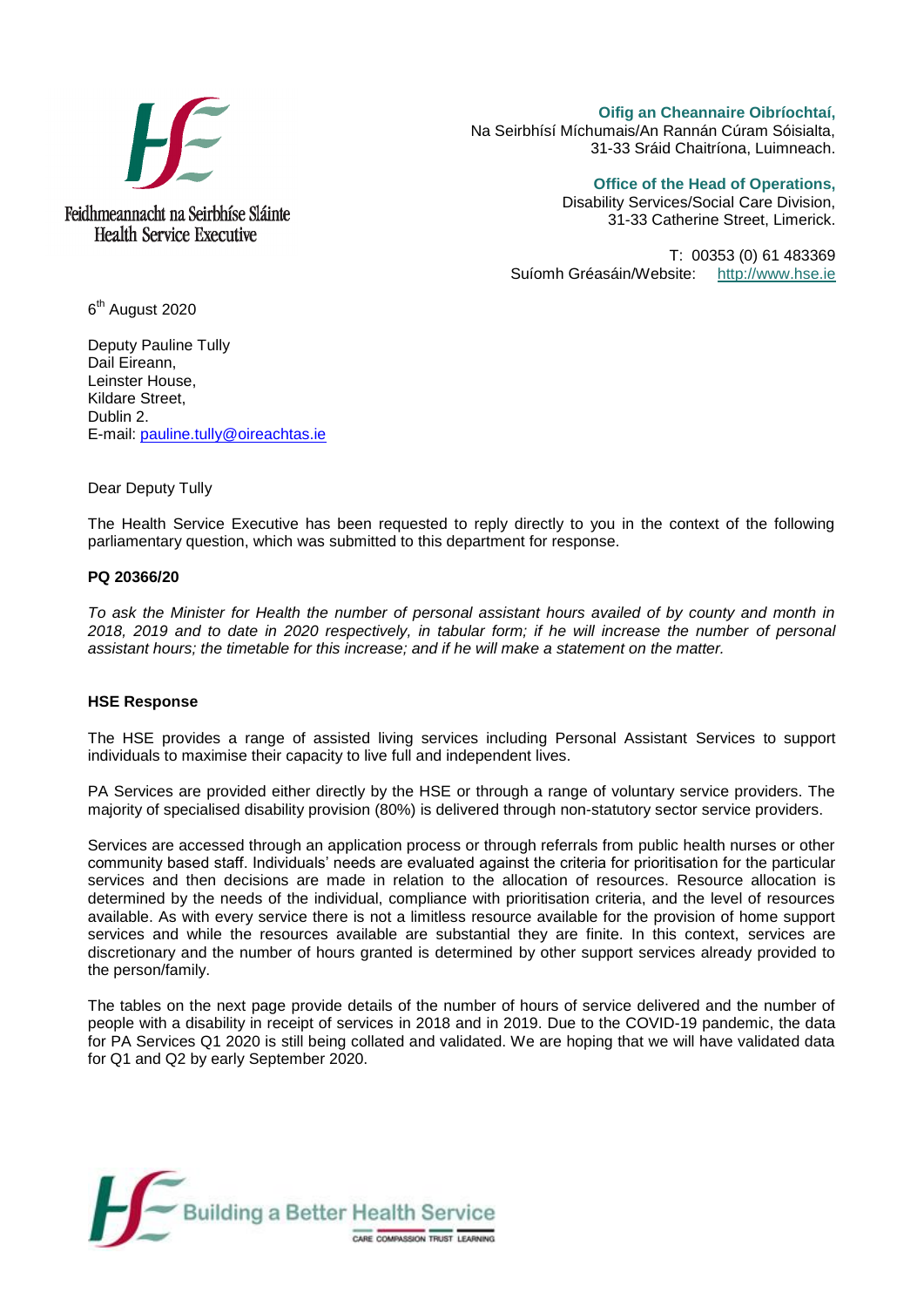## Table 1 - PA Services for Persons with a Disability 2018

|                       | <b>Number of Adults with a</b><br><b>Physical and Sensory</b><br><b>Disability in Receipt of PA</b><br><b>Services</b> | <b>Number of Hours PA</b><br><b>Services Delivered</b> |
|-----------------------|------------------------------------------------------------------------------------------------------------------------|--------------------------------------------------------|
| <b>CHO</b>            | 2018                                                                                                                   | 2018                                                   |
| <b>National Total</b> | 2,553                                                                                                                  | 1,636,883                                              |
| CHO Area 1            | 252                                                                                                                    | 143,808                                                |
| CHO Area 2            | 464                                                                                                                    | 303,577                                                |
| CHO Area 3            | 431                                                                                                                    | 320,161                                                |
| CHO Area 4            | 430                                                                                                                    | 123,681                                                |
| CHO Area 5            | 431                                                                                                                    | 180,729                                                |
| CHO Area 6            | 9                                                                                                                      | 21,762                                                 |
| CHO Area 7            | 47                                                                                                                     | 38,409                                                 |
| CHO Area 8            | 269                                                                                                                    | 185,639                                                |
| CHO Area 9            | 220                                                                                                                    | 319,118                                                |

## Table 2 - PA Services for Persons with a Disability, 2019

|                       | Number of Adults with a<br><b>Physical and Sensory</b><br>Disability in Receipt of PA<br><b>Services</b> | Number of Hours PA<br><b>Services Delivered</b> |
|-----------------------|----------------------------------------------------------------------------------------------------------|-------------------------------------------------|
| <b>CHO</b>            | 2019                                                                                                     | 2019                                            |
| <b>National Total</b> | 2548                                                                                                     | 1,652,030                                       |
| CHO Area 1            | 253                                                                                                      | 140,537                                         |
| CHO Area 2            | 460                                                                                                      | 306,516                                         |
| CHO Area 3            | 427                                                                                                      | 334.386                                         |
| CHO Area 4            | 439                                                                                                      | 128,786                                         |
| CHO Area 5            | 422                                                                                                      | 162,204                                         |
| CHO Area 6            | 9                                                                                                        | 21,145                                          |
| CHO Area 7            | 48                                                                                                       | 58,126                                          |
| CHO Area 8            | 271                                                                                                      | 189,545                                         |
| CHO Area 9            | 219                                                                                                      | 310,784                                         |

# **Increasing Service Provision**

The need for increased services is acknowledged and the HSE continues to work with agencies to explore various ways of responding to this need in line with the budget available.

To provide further support to understanding the future service need for Personal Assistance and Home Support, the Health Research Board provide planning analysis through databases for people with a disability. This is a key planning tool in respect of current service provision and future service needs which are used by the DOH and the HSE. In line with the information available from the National Disability Databases reports and local waiting lists, in excess of 376 people will require Home Support services in the future and 291 people are listed as awaiting PA services. Please note that as the National Disability Databases are not mandatory it is quite possible there is an under reporting of the need.

The HSE estimates that in 2019 approximately €12.2 million would have been required to provide an additional 500,000 extra personal assistant hours. However, this was prior to the onset of the COVID-19 pandemic; the HSE, in conjunction with Service Providers are currently working on service resumption plans and will have more information in respect of revised costs when that process is complete.